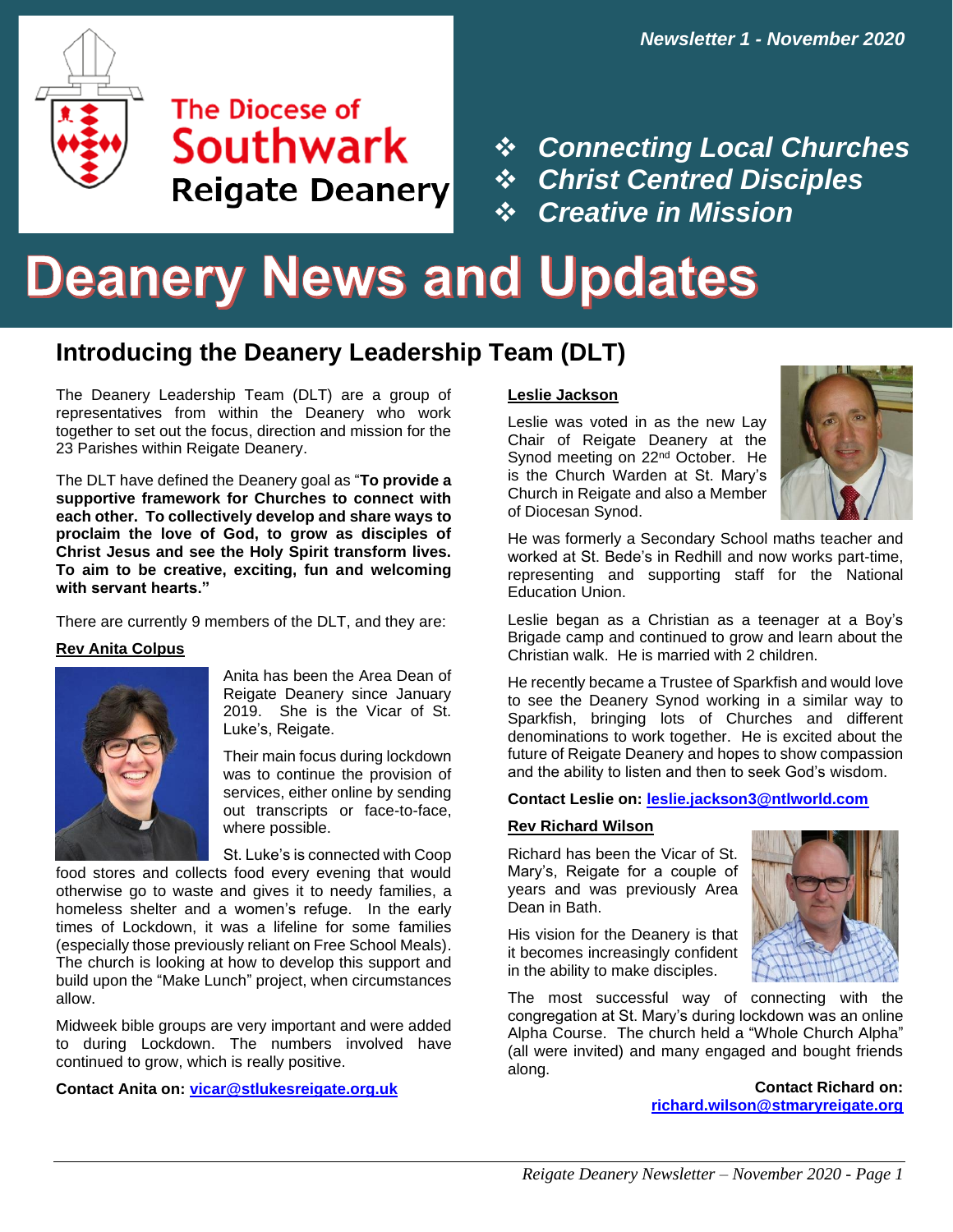

#### **Rev Sarah Alexander**

Sarah has been the Associate Vicar at Holy Trinity, Redhill for 6.5 years and is responsible for discipleship and training and helping people come and grow in faith.

She facilitates the running of courses and helps others to use their gifts. She ran the "How Can

I Tell" course a couple of years ago and is also involved in "Thy Kingdom Come" across the Deanery.

Sarah is keen to work together to support all churches within the Deanery to grow in Faith.

Holy Trinity have begun face-to-face services (Weds am and Sun am) and now starting to plan for Christmas.

#### **Contact Sarah on: [sarah@htredhill.com](mailto:sarah@htredhill.com)**

#### **Rev Canon Les Wells**

Les has been the rector of Horley Team Ministry for approximately 3 years. He was previously an Assistant Area Dean (for 5 years) and Area Dean in Merton (for 2 years). He is now on Diocesan Synod and the Diocesan Council of Trustees.



The Horley Team includes: Vicars, Readers, a Pioneer Minister and a Pioneer Curate and incorporates St. Bartholomew's, St. Francis and St. Wilfrid's churches.

Together they are looking at how to have an impact on 2 new local Housing Estate developments:

- 1. Westvale Park
- 2. The Acres (where Trinity Oaks School is, Les is a Governor there)

Tim, the Pioneer Worker, is looking at doing a Youth Alpha, together with the Pioneer Curate (Sue).

They have all learned Zoom during lockdown, with 4 services in Horley all going on at the same time!

#### **Contact Les on: [leswells80@hotmail.com](mailto:leswells80@hotmail.com)**



#### **Rachel Gardner**

Rachel has been the Children and Families Minister at St. Peter's, Woodmansterne for 5.5 years, but has been a member of the Church since leaving University.

She leads all aspects of children, families and young people ministry in

the parish including Messy Church, the toddler group, children's church, youth group and schools work. She is passionate about encouraging and mentoring the team of volunteers, which now also includes an Open the Book team.

Rachel is the Deanery Champion for Children and Young People and keeps the DLT up to date with news in this area. She is always keen to hear from others working in this area within their Parish.

#### **Contact Rachel on: [cfm@saintpeterschurch.org.uk](mailto:cfm@saintpeterschurch.org.uk)**

#### **Rev Sue Weakley**

Sue has been the Priest-in-Charge of St Nicholas', Charlwood and Emmanuel, Sidlow Bridge for almost 5 years and is currently Assistant Area Dean. She had previously served as Associate Priest in the Merstham and Gatton Team Ministry and St Mark's Reigate.



When we have not been able to meet in the churches, one of the challenges during this year has been keeping in touch with people who are not able, for whatever reason, to use the latest technology so, alongside learning Zoom, the churches have been using a telephone conferencing service to broadcast church services and hold meetings. Because one cannot see the people involved, or even know they can actually hear you, it has indeed tested our faith, but has somehow added to the joy of being able to be together on a regular basis, and our communications networks continue to grow.

#### **Contact Sue on: [revsueweakley@btinternet.com](mailto:revsueweakley@btinternet.com)**



#### **Kim Honey**

Kim has been a Reader at St. Margaret's, Chipstead since 2012. She grew up in a family who did not attend church, or even discuss God and her journey to faith began in her early 20s. A few years later her

prospective mother-in-law took her to a service one Sunday at St. Margaret's and she has never left!

Kim is passionate about the value of lay ministry (not only licensed lay ministry but the ministry we all have). For the past five years she has served as Co-ordinator for Reader Selection for the Diocese of Southwark, working with others exploring their calling to Reader ministry.

In recent years she has become more involved in Reigate Deanery both as a Synod rep and through involvement in events such as Thy Kingdom Come. As a member of the DLT she is keen to explore how we can work together to support, encourage and help equip all our churches in the work they are already doing.

#### **Fiona Hawker**

Fiona is the  $9<sup>th</sup>$  member of the DLT team and does a wonderful job as the Deanery Treasurer. She worships at The Good Shepherd in Tadworth.

**Contact Fiona on: [fiona.hawker@palmerston.co.uk](mailto:fiona.hawker@palmerston.co.uk)**